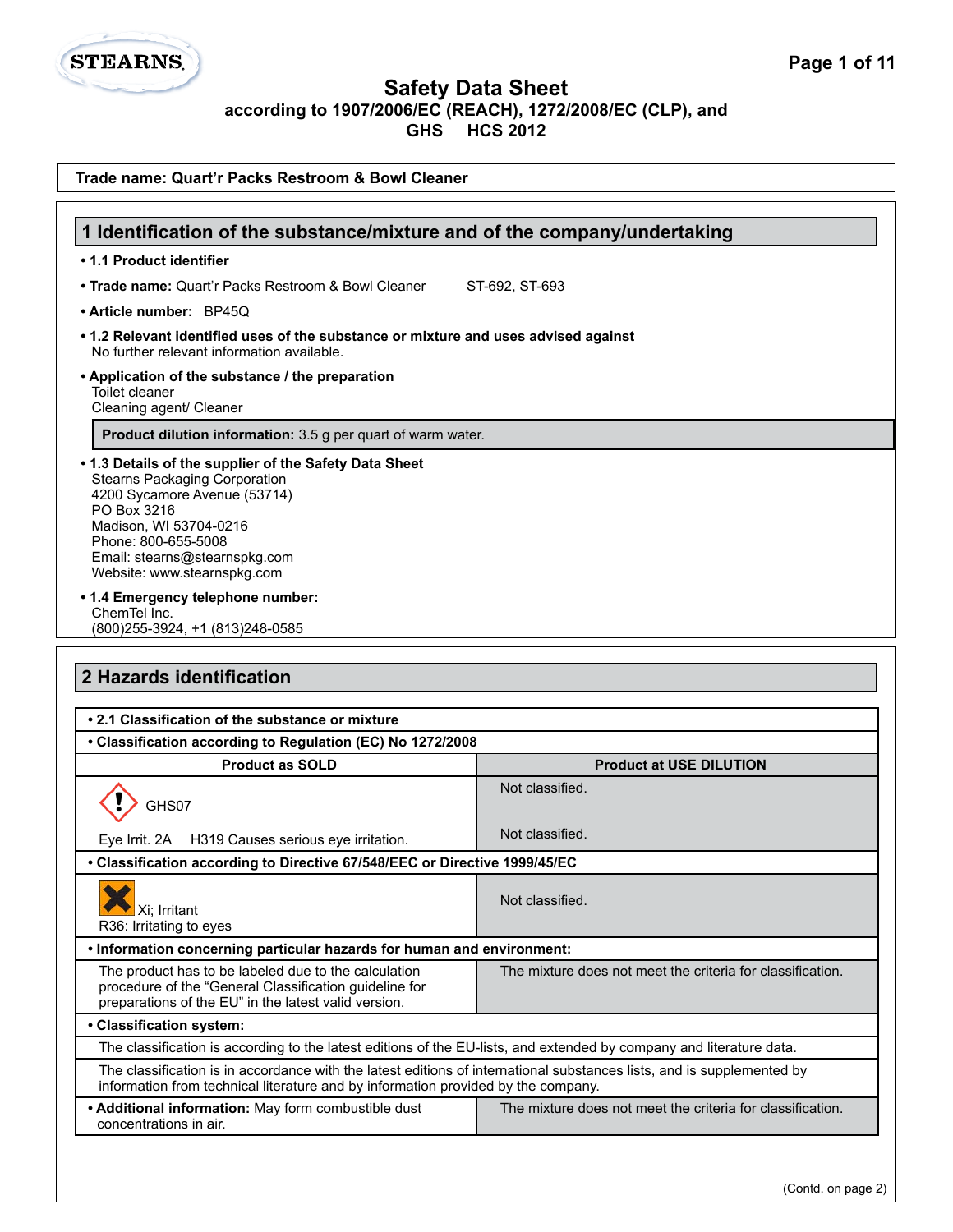| Trade name: Quart'r Packs Restroom & Bowl Cleaner                                                                                                    |                                                                                                                                       |
|------------------------------------------------------------------------------------------------------------------------------------------------------|---------------------------------------------------------------------------------------------------------------------------------------|
|                                                                                                                                                      | (Contd. from page 1)                                                                                                                  |
| • 2.2 Label elements                                                                                                                                 |                                                                                                                                       |
| • Labeling according to Regulation (EC) No 1272/2008                                                                                                 |                                                                                                                                       |
| <b>Product as SOLD</b>                                                                                                                               | <b>Product at USE DILUTION</b>                                                                                                        |
| The product is classified and labeled according to the CLP<br>regulation.                                                                            | The mixture does not meet the criteria for classification.                                                                            |
| • Hazard pictograms                                                                                                                                  |                                                                                                                                       |
|                                                                                                                                                      | None                                                                                                                                  |
| GHS07                                                                                                                                                |                                                                                                                                       |
| · Signal word Warning                                                                                                                                | None                                                                                                                                  |
| • Hazard-determining components of labelling:<br>citric acid                                                                                         |                                                                                                                                       |
| Sodium Carbonate                                                                                                                                     | Not applicable.                                                                                                                       |
| • Hazard statements                                                                                                                                  |                                                                                                                                       |
| H319 Causes serious eye irritation.                                                                                                                  | Avoid contact with eyes.                                                                                                              |
| • Precautionary statements                                                                                                                           |                                                                                                                                       |
| P102 Keep out of reach of children.                                                                                                                  | Keep out of reach of children.                                                                                                        |
| P280 Wear eye protection.                                                                                                                            | Avoid contact with eyes. Wear protective eyewear if contact<br>is possible.                                                           |
| P264 Wash hands thoroughly after handling.                                                                                                           |                                                                                                                                       |
| P305+P351+P338 IF IN EYES: Rinse cautiously with water<br>for several minutes. Remove contact lenses if present<br>and easy to do. Continue rinsing. |                                                                                                                                       |
| P337+P313 If eye irritation persists: Get medical advice/<br>attention.                                                                              |                                                                                                                                       |
| P501 Dispose of contents/container in accordance with local<br>regulations.                                                                          | Unused product or its solutions may be poured down the<br>drain. Never pour unused product or its solutions down an<br>outdoor drain. |
| • Additional information: May form combustible dust<br>concentrations in air.                                                                        | No known hazards                                                                                                                      |

# **3 Composition/information on ingredients**

**• 3.2 Mixtures**

**• Description:** Mixture of substances listed below with nonhazardous additions.

| • Dangerous components:                                          |                                        |         |
|------------------------------------------------------------------|----------------------------------------|---------|
| CAS: 77-92-9<br>EINECS: 201-069-1                                | citric acid<br>Xi R <sub>36</sub>      | 50-100% |
|                                                                  | Eye Irrit. 2A, H319                    |         |
| CAS: 497-19-8<br>EINECS: 207-838-8<br>Index number: 011-005-00-2 | Sodium Carbonate<br>Xi R <sub>36</sub> | 10-25%  |
|                                                                  | Eye Irrit. 2A, H319                    |         |

(Contd. on page 3)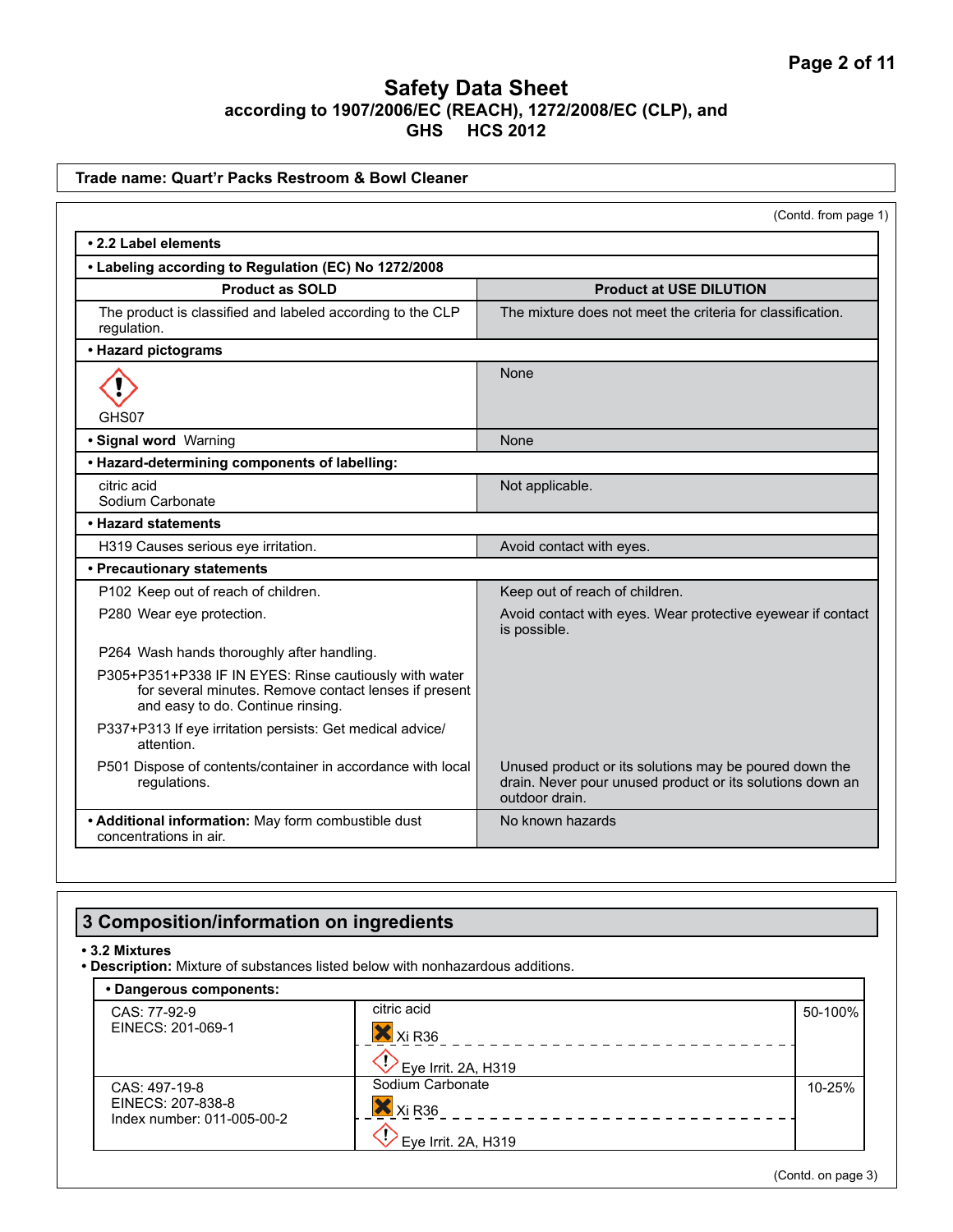|                  |                                                                                               | (Contd. from page 2) |
|------------------|-----------------------------------------------------------------------------------------------|----------------------|
| CAS: 68439-46-3  | alcohols, C9-11, ethoxylated                                                                  | $<$ 3%               |
| NLP: 500-446-0   | Xi R38-41                                                                                     |                      |
|                  | Eye Dam. 1, H318                                                                              |                      |
|                  | Skin Irrit. 2, H315                                                                           |                      |
| CAS: 112926-00-8 | Precipitated silica (Silica-Amorphous)<br>substance with a Community workplace exposure limit | < 10%                |

**• Additional information:** For the wording of the listed risk phrases refer to section 16.

| <b>4 First-aid measures</b>                                                                                                                       |                                                                                                                          |  |
|---------------------------------------------------------------------------------------------------------------------------------------------------|--------------------------------------------------------------------------------------------------------------------------|--|
| • 4.1 Description of first aid measures                                                                                                           |                                                                                                                          |  |
| <b>Product as SOLD</b>                                                                                                                            | <b>Product at USE DILUTION</b>                                                                                           |  |
| · General information: No special measures required.                                                                                              | No special measures required.                                                                                            |  |
| • After inhalation: Supply fresh air; consult doctor in case of<br>complaints.                                                                    | No special measures required. Treat symptomatically.                                                                     |  |
| • After skin contact:<br>Brush off loose particles from skin.<br>Immediately rinse with water.<br>If skin irritation continues, consult a doctor. | No known effect after skin contact. Rinse with water for a<br>few minutes.                                               |  |
| • After eye contact:<br>Remove contact lenses if worn.<br>Rinse opened eye for several minutes under running water.<br>Then consult a doctor.     | No known effect after eye contact. Rinse with water for a<br>few minutes. If irritation persists, get medical attention. |  |
| • After swallowing:<br>Rinse out mouth and then drink plenty of water.<br>Do not induce vomiting; call for medical help immediately.              | Get medical attention if symptoms occur.                                                                                 |  |
| . 4.2 Most important symptoms and effects, both acute<br>and delayed<br>Irritant to eyes.                                                         | No known effect after eye contact.                                                                                       |  |
| • Hazards No further relevant information available.                                                                                              | No known effects.                                                                                                        |  |
| . 4.3 Indication of any immediate medical attention and special treatment needed                                                                  |                                                                                                                          |  |
| No further relevant information available.                                                                                                        | No further relevant information available.                                                                               |  |

# **5 Fire-fighting measures**

- **5.1 Extinguishing media**
- **Suitable extinguishing agents:** Use fire extinguishing methods suitable to surrounding conditions.
- **For safety reasons unsuitable extinguishing agents:** None.
- **5.2 Special hazards arising from the substance or mixture**  Formation of toxic gases is possible during heating or in case of fire. May form combustible dust concentrations in air.
- **5.3 Advice for firefighters • Protective equipment:**
- Wear self-contained respiratory protective device. Wear fully protective suit.
- **Additional information** No further relevant information available.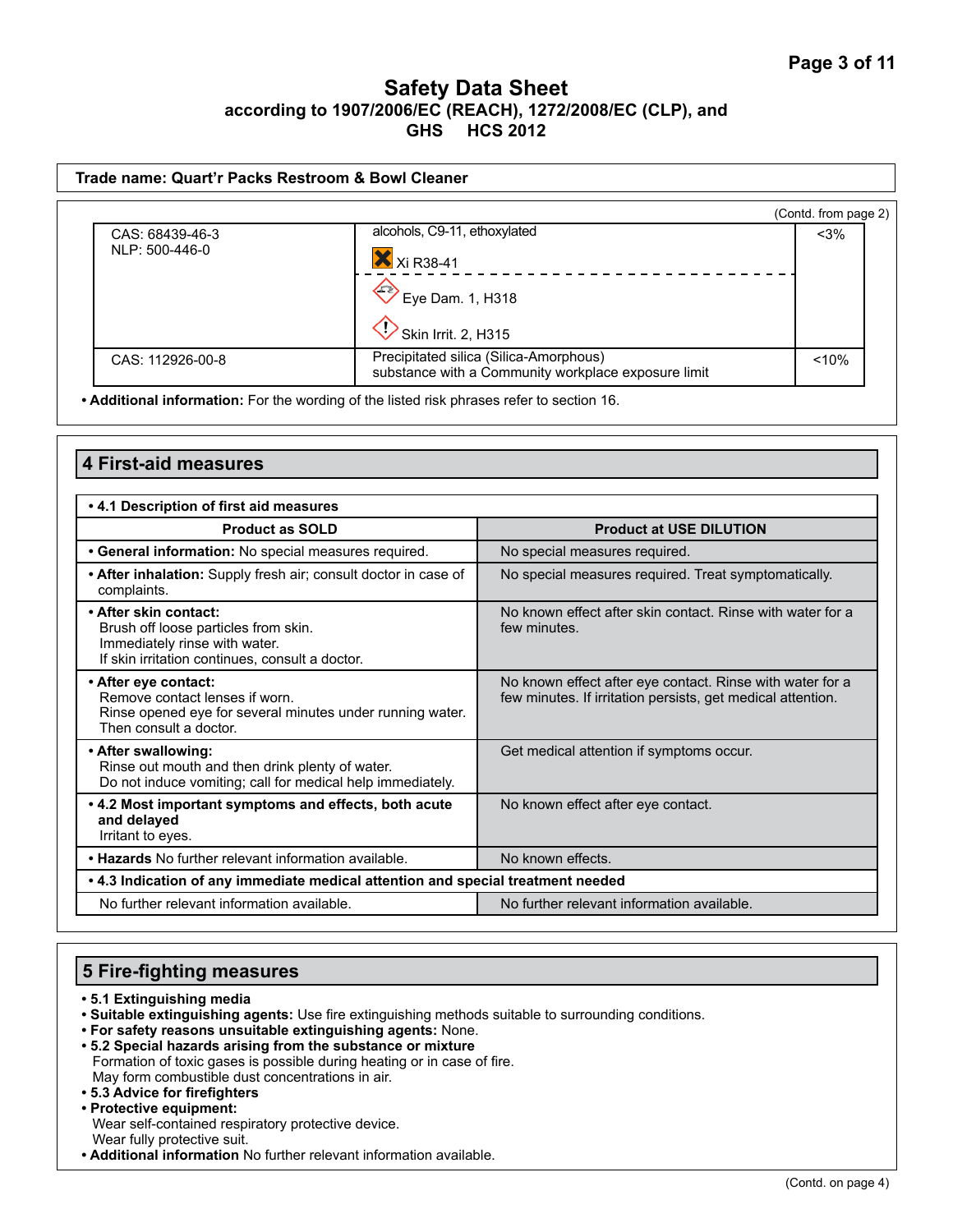### **Trade name: Quart'r Packs Restroom & Bowl Cleaner**

(Contd. from page 3)

| <b>6 Accidental release measures</b>                                                                                                                                                                                                       |                                                                                                                                                                   |  |
|--------------------------------------------------------------------------------------------------------------------------------------------------------------------------------------------------------------------------------------------|-------------------------------------------------------------------------------------------------------------------------------------------------------------------|--|
| • 6.1 Personal precautions, protective equipment and emergency procedures                                                                                                                                                                  |                                                                                                                                                                   |  |
| <b>Product as SOLD</b>                                                                                                                                                                                                                     | <b>Product at USE DILUTION</b>                                                                                                                                    |  |
| Use respiratory protective device against the effects of<br>fumes/dust/aerosol.<br>Ensure adequate ventilation<br>Wear protective equipment. Keep unprotected persons<br>away.<br>Product forms slippery surface when combined with water. | Use personal protective equipment as required.                                                                                                                    |  |
| • 6.2 Environmental precautions:                                                                                                                                                                                                           |                                                                                                                                                                   |  |
| No special measures required.                                                                                                                                                                                                              | Avoid contact of large amounts of spilled material and run off<br>with soil and surface waterways.                                                                |  |
| .6.3 Methods and material for containment and cleaning up:                                                                                                                                                                                 |                                                                                                                                                                   |  |
| Pick up mechanically.<br>Send for recovery or disposal in suitable receptacles.<br>Clean the affected area carefully; suitable cleaners are:<br>Warm water                                                                                 | Large Spills: Flush area with water. Prevent entry into<br>waterways.<br>Small Spills: Wipe up with absorbent material.                                           |  |
| • 6.4 Reference to other sections                                                                                                                                                                                                          |                                                                                                                                                                   |  |
| See Section 7 for information on safe handling.<br>See Section 8 for information on personal protection<br>equipment.<br>See Section 13 for disposal information.                                                                          | See Section 7 for information on safe handling.<br>See Section 8 for information on personal protection<br>equipment.<br>See Section 13 for disposal information. |  |

# **7 Handling and storage**

| • 7.1 Precautions for safe handling                                                                                         |                                   |  |
|-----------------------------------------------------------------------------------------------------------------------------|-----------------------------------|--|
| <b>Product as SOLD</b>                                                                                                      | <b>Product at USE DILUTION</b>    |  |
| Prevent formation of dust.<br>Any unavoidable deposit of dust must be regularly<br>removed.                                 | No special measures required.     |  |
| . Information about fire - and explosion protection:                                                                        |                                   |  |
| Dust can combine with air to form an explosive mixture.                                                                     | No special measures required.     |  |
| • 7.2 Conditions for safe storage, including any incompatibilities                                                          |                                   |  |
| • Storage:                                                                                                                  |                                   |  |
| . Requirements to be met by storerooms and receptacles:                                                                     |                                   |  |
| Avoid storage near extreme heat, ignition sources or open<br>flame.<br>Protect from humidity and water.                     | Keep out of reach of children.    |  |
| . Information about storage in one common storage facility:                                                                 |                                   |  |
| Store away from foodstuffs.<br>Do not store together with alkalis (caustic solutions).<br>Store away from oxidizing agents. | No storage precautions necessary. |  |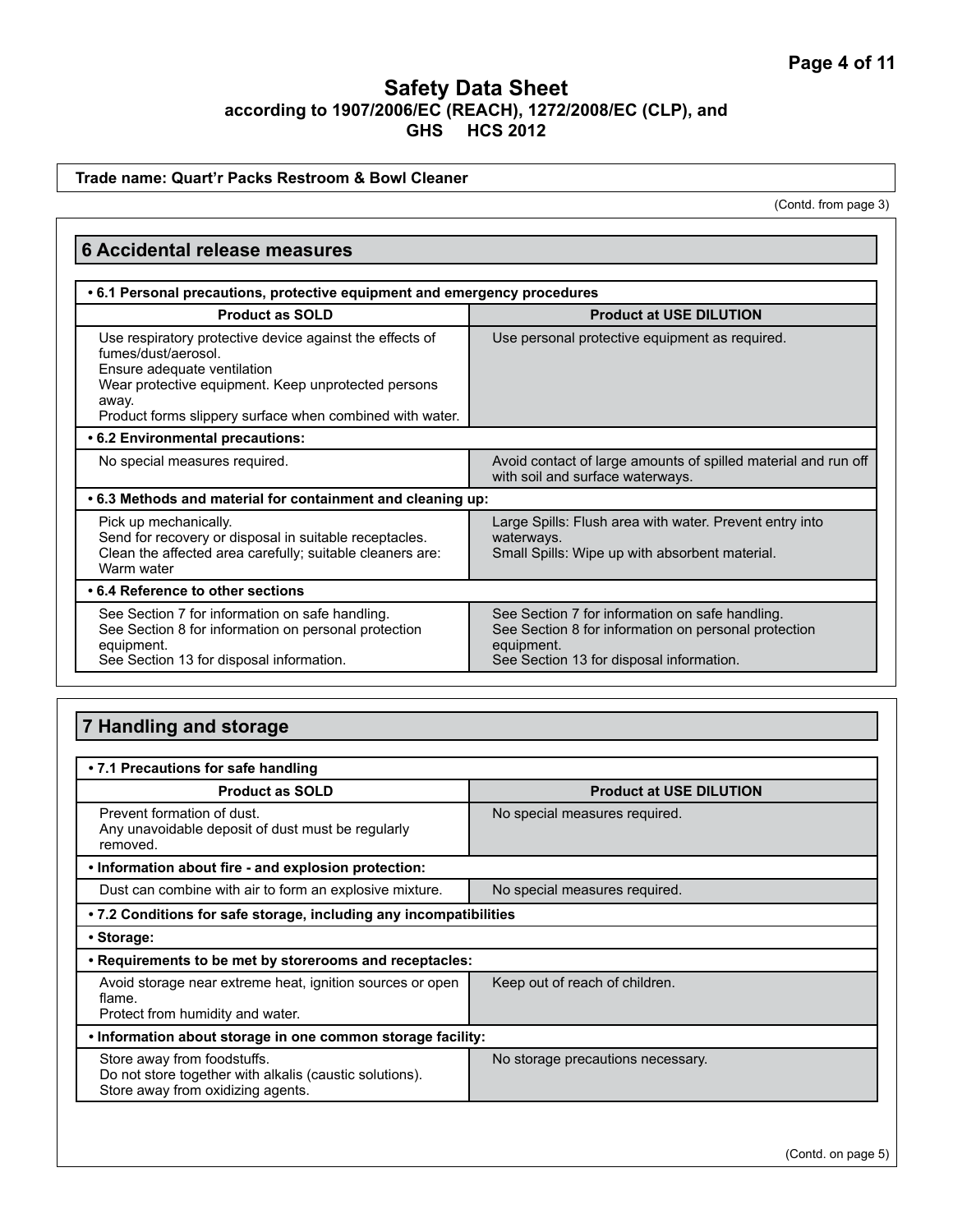| Trade name: Quart'r Packs Restroom & Bowl Cleaner                                                                                                                                                                                                                                                                                                                   |                                                            |
|---------------------------------------------------------------------------------------------------------------------------------------------------------------------------------------------------------------------------------------------------------------------------------------------------------------------------------------------------------------------|------------------------------------------------------------|
|                                                                                                                                                                                                                                                                                                                                                                     | (Contd. from page 4)                                       |
| <b>Product as SOLD</b>                                                                                                                                                                                                                                                                                                                                              | <b>Product at USE DILUTION</b>                             |
| • Further information about storage conditions:                                                                                                                                                                                                                                                                                                                     |                                                            |
| Store in cool, dry conditions in well sealed receptacles.<br>This product is hygroscopic.<br>Protect from humidity and water.<br>Protect from freezing.                                                                                                                                                                                                             | No storage precautions necessary.                          |
| . 7.3 Specific end use(s) No further relevant information available.                                                                                                                                                                                                                                                                                                |                                                            |
|                                                                                                                                                                                                                                                                                                                                                                     |                                                            |
|                                                                                                                                                                                                                                                                                                                                                                     |                                                            |
| 8 Exposure controls/personal protection                                                                                                                                                                                                                                                                                                                             |                                                            |
|                                                                                                                                                                                                                                                                                                                                                                     |                                                            |
| . Additional information about design of technical facilities: No further data; see item 7.                                                                                                                                                                                                                                                                         |                                                            |
| <b>Product as SOLD</b>                                                                                                                                                                                                                                                                                                                                              | <b>Product at USE DILUTION</b>                             |
| • 8.1 Control parameters                                                                                                                                                                                                                                                                                                                                            |                                                            |
| . Ingredients with limit values that require monitoring at the workplace:                                                                                                                                                                                                                                                                                           |                                                            |
| The product does not contain any relevant quantities of materials with critical values that have to be monitored at the<br>workplace.<br>• DNELs No further relevant information available.<br>• PNECs No further relevant information available.<br>• Additional information: The lists valid during the making were used as basis.                                |                                                            |
| • 8.2 Exposure controls                                                                                                                                                                                                                                                                                                                                             |                                                            |
| • Personal protective equipment:                                                                                                                                                                                                                                                                                                                                    |                                                            |
| • General protective and hygienic measures:                                                                                                                                                                                                                                                                                                                         |                                                            |
| The usual precautionary measures are to be adhered to<br>when handling chemicals.<br>Keep away from foodstuffs, beverages and feed.<br>Immediately remove all soiled and contaminated clothing.<br>Wash hands before breaks and at the end of work.<br>Avoid contact with the eyes and skin.                                                                        | Not required under normal conditions of use.               |
| • Respiratory protection:                                                                                                                                                                                                                                                                                                                                           |                                                            |
| Not required under normal conditions of use.<br>For spills, respiratory protection may be advisable.<br>Use suitable respiratory protective device when high<br>concentrations are present.                                                                                                                                                                         | Not required under normal conditions of use.               |
| • Protection of hands:                                                                                                                                                                                                                                                                                                                                              |                                                            |
| Protective gloves                                                                                                                                                                                                                                                                                                                                                   | No protective equipment is needed under normal conditions. |
| The glove material has to be impermeable and resistant to<br>the product/ the substance/ the preparation.<br>Selection of the glove material on consideration of the<br>penetration times, rates of diffusion and the degradation.                                                                                                                                  |                                                            |
| • Material of gloves                                                                                                                                                                                                                                                                                                                                                |                                                            |
| The selection of the suitable gloves does not only depend<br>on the material, but also on further marks of quality and<br>varies from manufacturer to manufacturer. As the product<br>is a preparation of several substances, the resistance of<br>the glove material can not be calculated in advance and<br>has therefore to be checked prior to the application. | No protective equipment is needed under normal conditions. |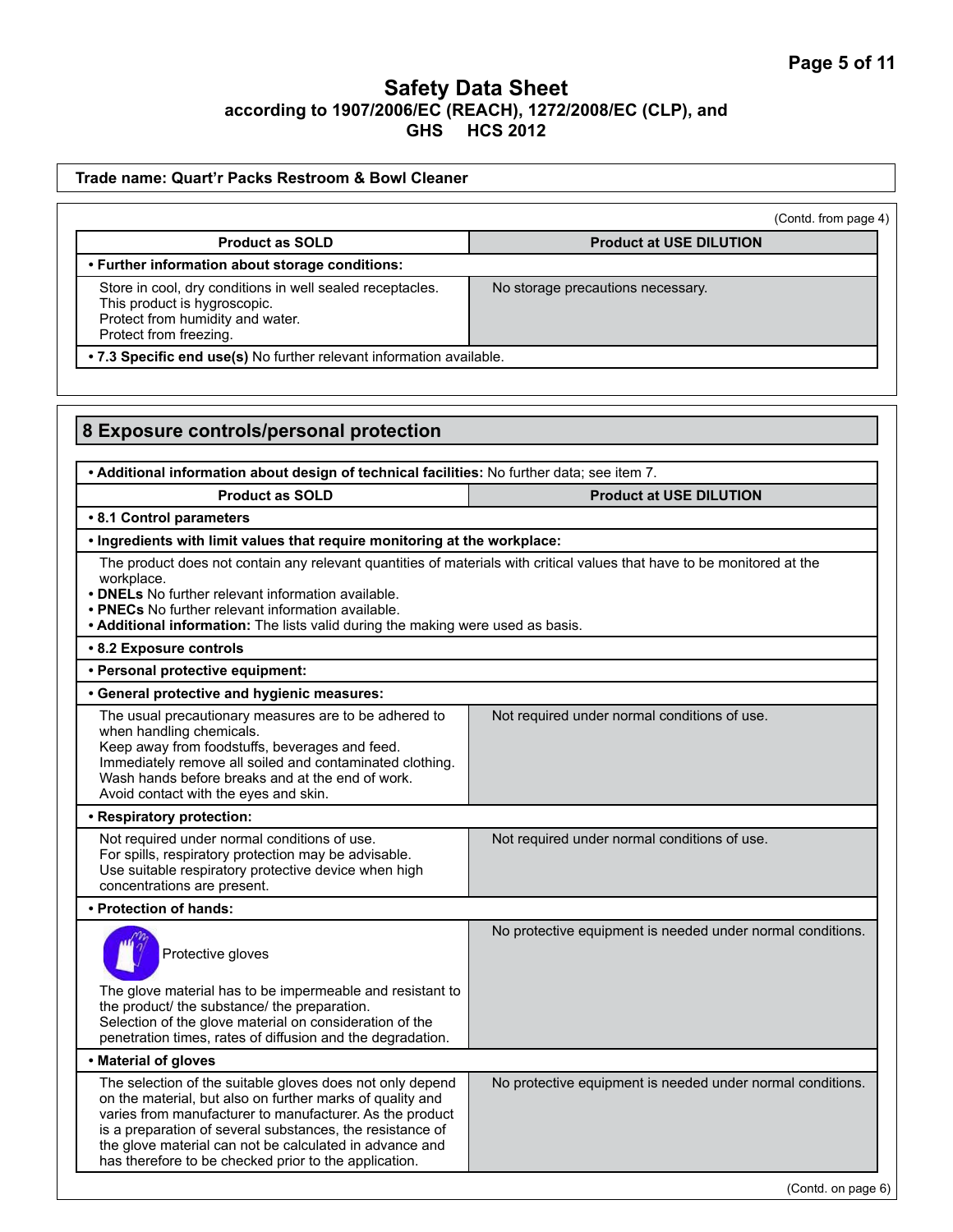| Trade name: Quart'r Packs Restroom & Bowl Cleaner                                                                           |                                                                                         |
|-----------------------------------------------------------------------------------------------------------------------------|-----------------------------------------------------------------------------------------|
|                                                                                                                             | (Contd. from page 5)                                                                    |
| <b>Product as SOLD</b>                                                                                                      | <b>Product at USE DILUTION</b>                                                          |
| • Penetration time of glove material                                                                                        |                                                                                         |
| The exact break through time has to be found out by the<br>manufacturer of the protective gloves and has to<br>be observed. | No protective equipment is needed under normal<br>conditions.                           |
| • Eye protection:                                                                                                           |                                                                                         |
| Safety glasses                                                                                                              | Wear protective eyewear if contact is possible.                                         |
| • Body protection:                                                                                                          |                                                                                         |
| Not required under normal conditions of use.<br>Protection may be required for spills.                                      | No protective equipment is needed under normal<br>conditions.                           |
| • Limitation and supervision of exposure into the environment                                                               |                                                                                         |
| No further relevant information available.                                                                                  | No further relevant information available.                                              |
| • Risk management measures                                                                                                  |                                                                                         |
| See Section 7 for additional information.<br>No further relevant information available.                                     | See Section 7 for additional information.<br>No further relevant information available. |

| 9 Physical and chemical properties                                                                  |                                                        |                                                        |
|-----------------------------------------------------------------------------------------------------|--------------------------------------------------------|--------------------------------------------------------|
|                                                                                                     | <b>Product as SOLD</b>                                 | <b>Product at USE DILUTION</b>                         |
| • 9.1 Information on basic physical and chemical properties                                         |                                                        |                                                        |
| • General Information<br>• Appearance:<br>Form:<br>Color:<br>• Odor:<br>• Odor threshold:           | Powder<br>Violet<br>Herbal - floral<br>Not determined. | Liquid<br>Violet<br>Herbal - floral<br>Not determined. |
| • pH-value at 20 °C:                                                                                | Not applicable.                                        | $5.5 \pm 0.5$                                          |
| • Change in condition<br><b>Melting point/Melting range:</b><br><b>Boiling point/Boiling range:</b> | Undetermined.<br>Undetermined.                         | Not applicable.<br>100° C / 212° F                     |
| • Flash point:                                                                                      | $>212$ °F / $>100$ °C                                  | Not determined.                                        |
| • Flammability (solid, gaseous):                                                                    | Not determined.                                        | Not applicable.                                        |
| • Ignition temperature:                                                                             | Not determined.                                        | Not applicable.                                        |
| • Decomposition temperature:                                                                        | Not determined.                                        | Not determined.                                        |
| · Self-igniting:                                                                                    | Product is not self-igniting.                          | Product is not self-igniting.                          |
| • Danger of explosion:                                                                              | Product does not present an<br>explosion hazard.       | Product does not present an explosion<br>hazard.       |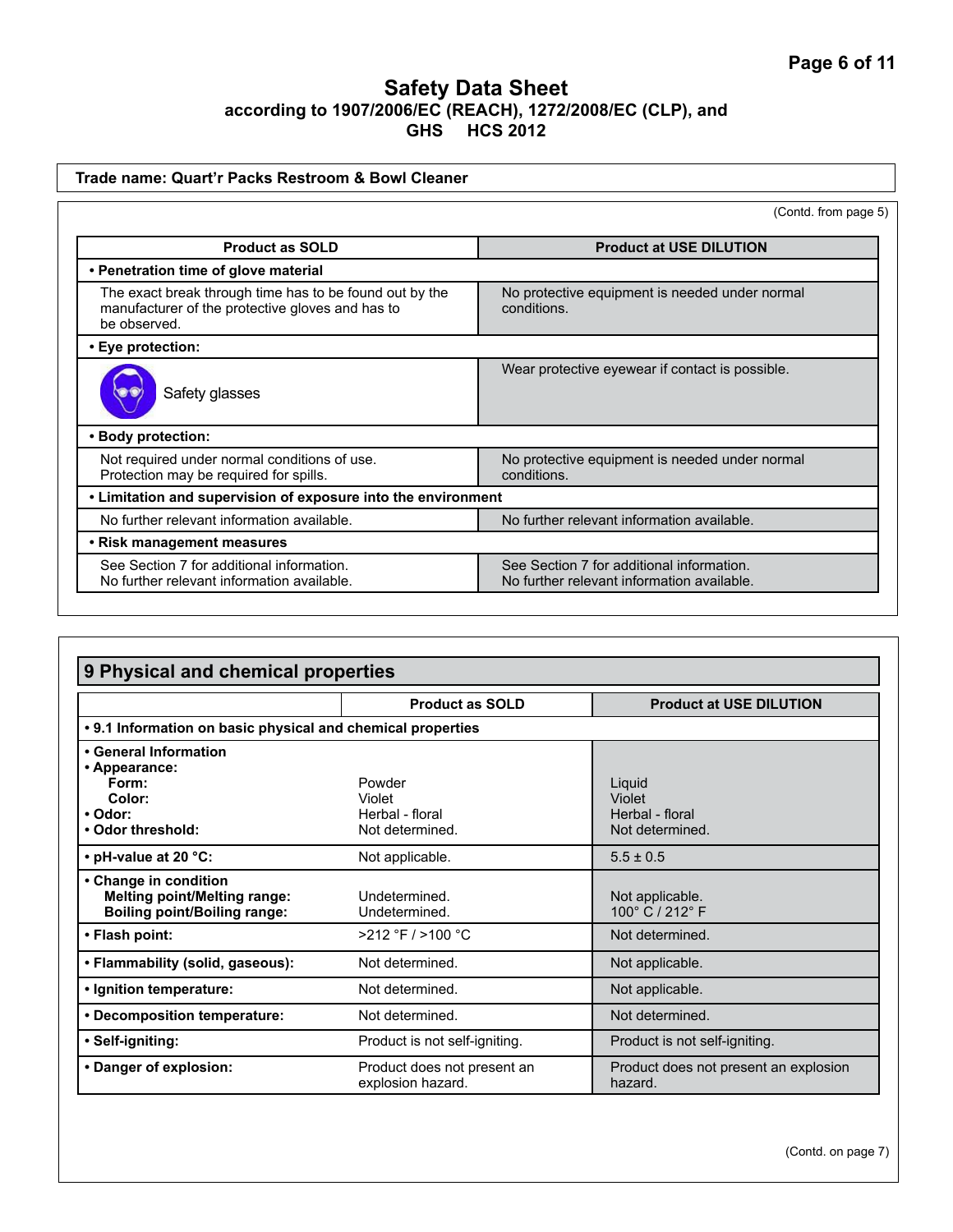#### **Trade name: Quart'r Packs Restroom & Bowl Cleaner**

(Contd. from page 6)

|                                                                                    | <b>Product as SOLD</b>                                               | <b>Product at USE DILUTION</b>                                                   |
|------------------------------------------------------------------------------------|----------------------------------------------------------------------|----------------------------------------------------------------------------------|
| • Explosion limits:<br>Lower:<br>Upper:                                            | Not determined.<br>Not determined.                                   | Not determined.<br>Not determined.                                               |
| • Vapor pressure at 20 °C:                                                         | Not applicable.                                                      | Not determined.                                                                  |
| • Density at 20 °C:<br>• Relative density<br>• Vapor density<br>• Evaporation rate | 1.1 $q/cm3$<br>Not determined.<br>Not applicable.<br>Not applicable. | $1.00$ g/cm <sup>3</sup><br>Not determined.<br>Not applicable.<br>Not applicable |
| . Solubility in / Miscibility with water:                                          | Soluble.                                                             | Complete                                                                         |
| • Partition coefficient<br>(n-octanol/water):                                      | Not determined.                                                      | Not determined.                                                                  |
| • Viscosity:<br>Dynamic:<br>Kinematic:                                             | Not applicable.<br>Not applicable.                                   | Not determined.<br>Not determined.                                               |
| • 9.2 Other information                                                            | No further relevant information<br>available.                        | No further relevant information available.                                       |

# **10 Stability and reactivity**

- **10.1 Reactivity** Not determined.
- **10.2 Chemical stability**
- **Thermal decomposition / conditions to be avoided:** No decomposition if used and stored according to specifications.
- **10.3 Possibility of hazardous reactions**
	- Toxic fumes may be released if heated above the decomposition point.
	- Reacts with strong acids and alkali.
	- Reacts with certain metals.

As the product is supplied it is not capable of dust explosion; however enrichment with fine dust causes risk of dust explosion.

- **10.4 Conditions to avoid** Store away from oxidizing agents.
- **10.5 Incompatible materials:** No further relevant information available.
- **10.6 Hazardous decomposition products:** Carbon monoxide and carbon dioxide

| • 11.1 Information on toxicological effects                            |                                                                                                    |
|------------------------------------------------------------------------|----------------------------------------------------------------------------------------------------|
| <b>Product as SOLD</b>                                                 | <b>Product at USE DILUTION</b>                                                                     |
| • Acute toxicity: Calculated oral toxicity LD50: 6,730 mg/kg<br>(Rat)  | Non-toxic at use-dilution.                                                                         |
| • LD/LC50 values relevant for classification:                          | • LD/LC50 values relevant for classification:<br>No known significant effects or critical hazards. |
| 77-92-9 citric acid                                                    |                                                                                                    |
| LD50<br>5040 mg/kg (mouse)<br>Oral                                     |                                                                                                    |
| • Primary irritant effect:                                             |                                                                                                    |
| • on the skin: Slight irritant effect on skin and mucous<br>membranes. | No adverse effects due to skin contact are expected.                                               |
| • on the eye: Irritating effect.                                       | Direct contact with eyes may cause temporary irritation.                                           |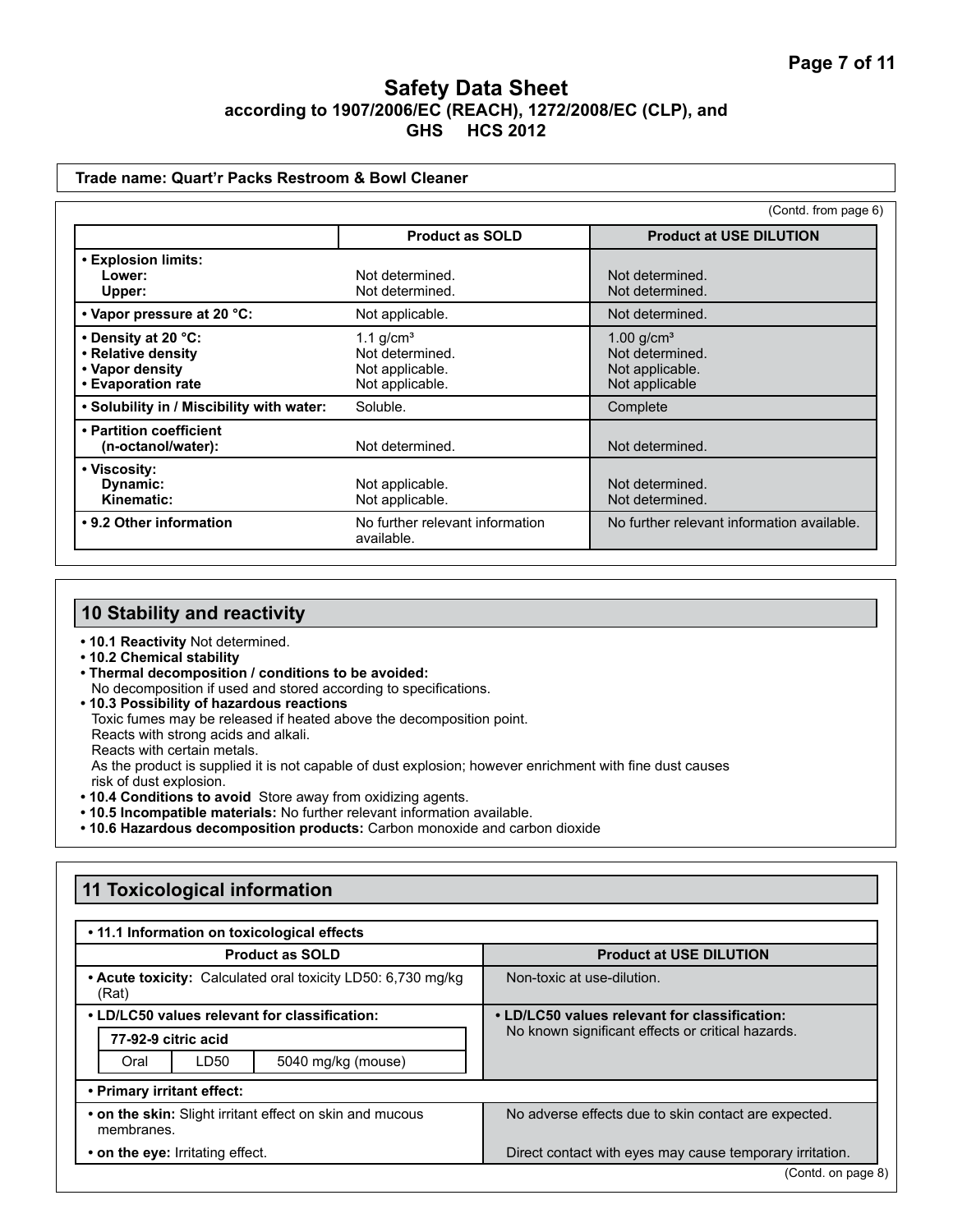### **Trade name: Quart'r Packs Restroom & Bowl Cleaner**

| (Contd. from page 7) |  |  |
|----------------------|--|--|
|                      |  |  |

| <b>Product as SOLD</b>                                                                                                                                                       | <b>Product at USE DILUTION</b> |  |
|------------------------------------------------------------------------------------------------------------------------------------------------------------------------------|--------------------------------|--|
| • Sensitization: No sensitizing effects known.                                                                                                                               | No sensitizing effects known.  |  |
| • Additional toxicological information:                                                                                                                                      |                                |  |
| The product shows the following dangers according to the calculation method of the General EU<br>Classification Guidelines for Preparations as issued in the latest version: |                                |  |
| Irritant                                                                                                                                                                     | Not classified.                |  |

# **12 Ecological information**

- **12.1 Toxicity**
- **Aquatic toxicity:** The product contains materials that are harmful to the environment.
- **12.2 Persistence and degradability** No further relevant information available.
- **12.3 Bioaccumulative potential** No further relevant information available.
- **12.4 Mobility in soil** No further relevant information available.
- **Ecotoxical effects:**
- **Remark:**
- Harmful to fish
- **Additional ecological information:**
- **General notes:**

Water Hazard Class (Self-classification) in the concentrate. Water hazard class 1 (German Regulation) (Self-assessment): slightly hazardous for water Do not allow undiluted product or large quantities of it to reach ground water, water course or sewage system. Harmful to aquatic organisms.

- **12.5 Results of PBT and vPvB assessment**
- **PBT:** Not applicable.
- **vPvB:** Not applicable.
- **12.6 Other adverse effects** No further relevant information available.

# **13 Disposal considerations**

| • 13.1 Waste treatment methods                                                                                                                                                                                                                                                                                                                                                                                                                                                                                                                                                                                                                                                                  |                                                                                        |  |  |  |  |
|-------------------------------------------------------------------------------------------------------------------------------------------------------------------------------------------------------------------------------------------------------------------------------------------------------------------------------------------------------------------------------------------------------------------------------------------------------------------------------------------------------------------------------------------------------------------------------------------------------------------------------------------------------------------------------------------------|----------------------------------------------------------------------------------------|--|--|--|--|
| <b>Product as SOLD</b>                                                                                                                                                                                                                                                                                                                                                                                                                                                                                                                                                                                                                                                                          | <b>Product at USE DILUTION</b>                                                         |  |  |  |  |
| • Recommendation                                                                                                                                                                                                                                                                                                                                                                                                                                                                                                                                                                                                                                                                                |                                                                                        |  |  |  |  |
| Small amounts may be diluted with plenty of water and<br>washed away. Dispose of bigger amounts in accordance with<br>Local Authority requirements.<br>Dilute concentrate with water and neutralize afterwards with<br>suitable alkali material (sodium hydroxide solution, lime). The<br>formed neutral salts are relatively environment-friendly.<br>The user of this material has the responsibility to dispose<br>of unused material, residues and containers in compliance<br>with all relevant local, state and federal laws and regulations<br>regarding treatment, storage and disposal for hazardous and<br>nonhazardous wastes. Residual materials should be treated<br>as hazardous. | Diluted product can be flushed to sanitary sewer. Discard<br>empty container in trash. |  |  |  |  |
| • Uncleaned packaging:                                                                                                                                                                                                                                                                                                                                                                                                                                                                                                                                                                                                                                                                          |                                                                                        |  |  |  |  |
| • Recommendation: Disposal must be made according to<br>official regulations.                                                                                                                                                                                                                                                                                                                                                                                                                                                                                                                                                                                                                   | Diluted product can be flushed to sanitary sewer. Discard<br>empty container in trash. |  |  |  |  |
| • Recommended cleansing agents: Water, if necessary<br>together with cleansing agents.                                                                                                                                                                                                                                                                                                                                                                                                                                                                                                                                                                                                          |                                                                                        |  |  |  |  |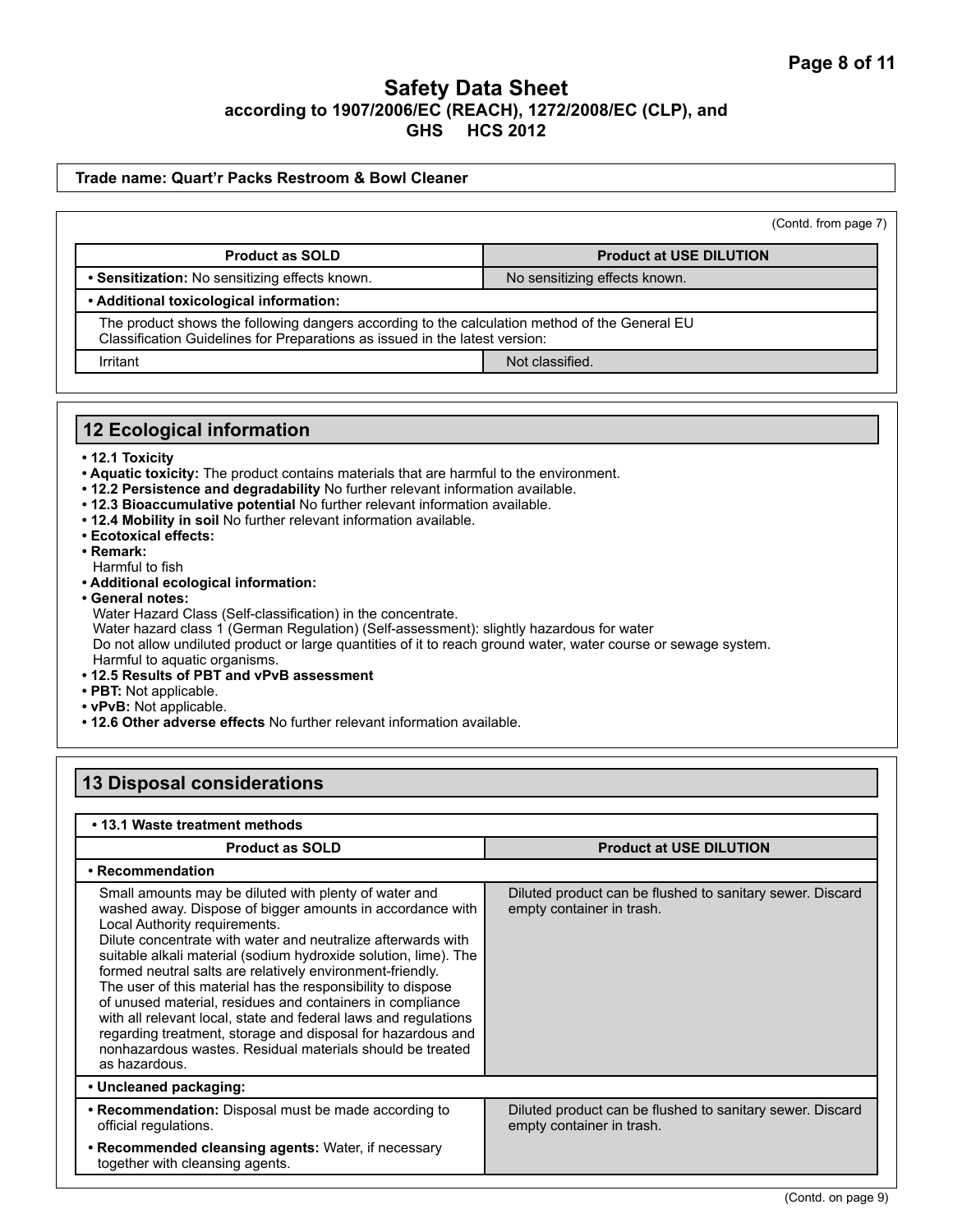### **Trade name: Quart'r Packs Restroom & Bowl Cleaner**

(Contd. from page 8)

| <b>14 Transport information</b>                                                   |                                  |  |
|-----------------------------------------------------------------------------------|----------------------------------|--|
| <b>Product as SOLD</b>                                                            |                                  |  |
| • 14.1 UN-Number<br>• DOT, ADR, ADN, IMDG, IATA                                   | N/A                              |  |
| • 14.2 UN proper shipping name<br>• DOT, ADR, ADN, IMDG, IATA                     | Cleaning Compounds, NOI, powder. |  |
| • 14.3 Transport hazard class(es)                                                 |                                  |  |
| • DOT, ADR, ADN, IMDG, IATA<br>• Class                                            | N/A                              |  |
| • 14.4 Packing group<br>• DOT, ADR, IMDG, IATA                                    | N/A                              |  |
| • 14.5 Environmental hazards:<br>• Marine pollutant:                              | No                               |  |
| • 14.6 Special precautions for user                                               | Not applicable.                  |  |
| • 14.7 Transport in bulk according to Annex II of<br>MARPOL73/78 and the IBC Code | Not applicable.                  |  |
| • UN "Model Regulation":                                                          | Cleaning Compounds, NOI, powder. |  |
| <b>Product at USE DILUTION</b> Not intended for transport.                        |                                  |  |

# **15 Regulatory information**

**• 15.1 Safety, health and environmental regulations/legislation specific for the substance or mixture**

**• United States (USA)**

• **SARA**

| <b>Product as SOLD</b>                                        | <b>Product at USE DILUTION</b>     |  |  |  |  |
|---------------------------------------------------------------|------------------------------------|--|--|--|--|
| • Section 355 (extremely hazardous substances):               |                                    |  |  |  |  |
| None of the ingredients is listed.                            | Not applicable.                    |  |  |  |  |
| • Section 313 (Specific toxic chemical listings):             |                                    |  |  |  |  |
| None of the ingredients is listed.                            | None of the ingredients is listed. |  |  |  |  |
| • TSCA (Toxic Substances Control Act):                        |                                    |  |  |  |  |
| All ingredients are listed.                                   | All ingredients are listed.        |  |  |  |  |
| • Proposition 65 (California):                                |                                    |  |  |  |  |
| • Chemicals known to cause cancer:                            |                                    |  |  |  |  |
| None of the ingredients is listed.                            | None of the ingredients is listed. |  |  |  |  |
| • Chemicals known to cause reproductive toxicity for females: |                                    |  |  |  |  |
| None of the ingredients is listed.                            | None of the ingredients is listed. |  |  |  |  |
| . Chemicals known to cause reproductive toxicity for males:   |                                    |  |  |  |  |
| None of the ingredients is listed.                            | None of the ingredients is listed. |  |  |  |  |
| • Chemicals known to cause developmental toxicity:            |                                    |  |  |  |  |
| None of the ingredients is listed.                            | None of the ingredients is listed. |  |  |  |  |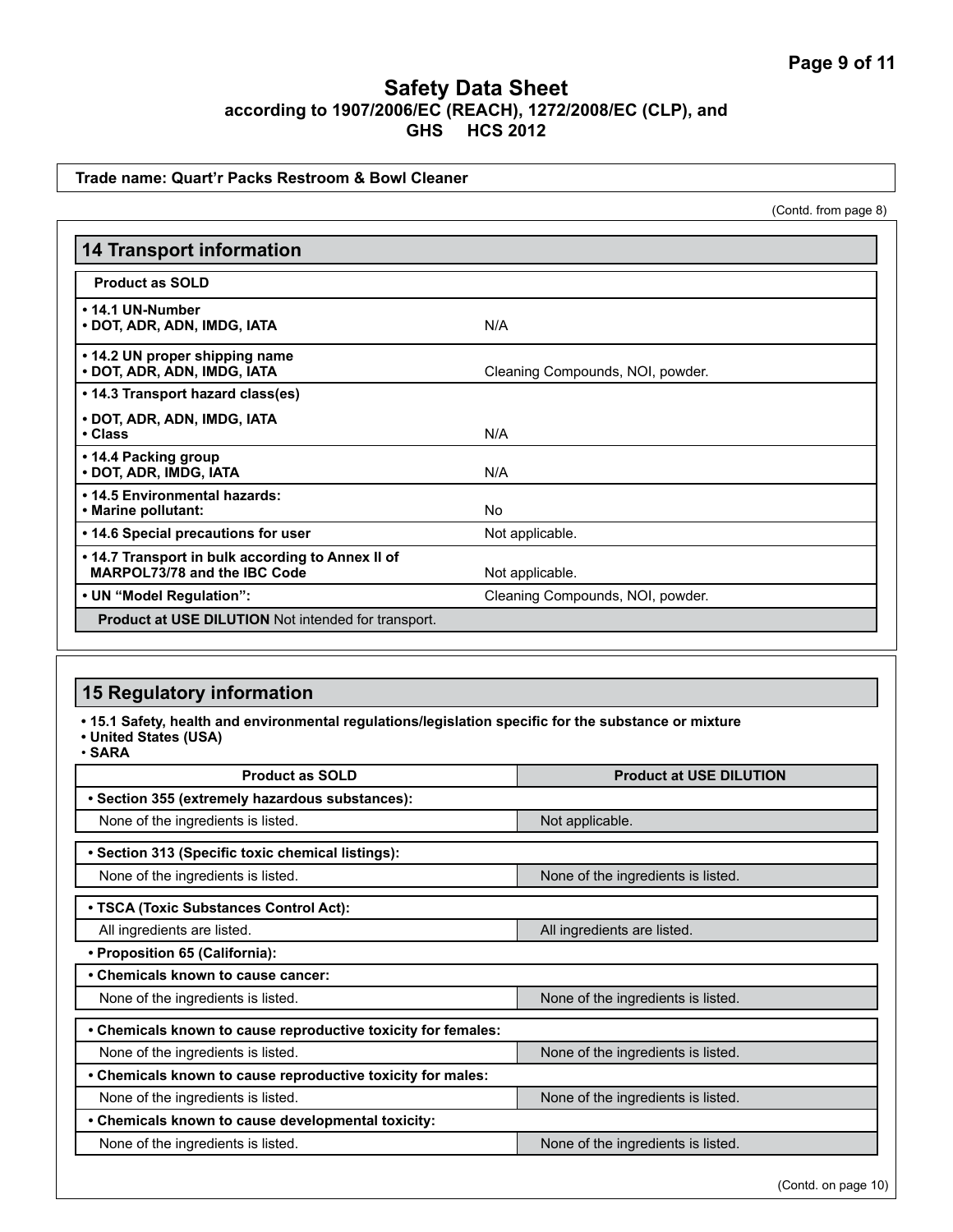|                                    | Trade name: Quart'r Packs Restroom & Bowl Cleaner                  |                                    |
|------------------------------------|--------------------------------------------------------------------|------------------------------------|
|                                    |                                                                    | (Contd. from page 9)               |
|                                    | <b>Product as SOLD</b>                                             | <b>Product at USE DILUTION</b>     |
| • Carcinogenic Categories          |                                                                    |                                    |
|                                    | • EPA (Environmental Protection Agency)                            |                                    |
| None of the ingredients is listed. |                                                                    | None of the ingredients is listed. |
|                                    | • IARC (International Agency for Research on Cancer)               |                                    |
| 112926-00-8                        | Precipitated silica (Silica-Amorphous)                             | 3<br>Not applicable.               |
|                                    | . TLV (Threshold Limit Value established by ACGIH)                 |                                    |
|                                    | None of the ingredients is listed.                                 | None of the ingredients is listed. |
|                                    | . NIOSH-Ca (National Institute for Occupational Safety and Health) |                                    |
|                                    | None of the ingredients is listed.                                 | None of the ingredients is listed. |
|                                    | • OSHA-Ca (Occupational Safety & Health Administration)            |                                    |
|                                    | None of the ingredients is listed.                                 | All ingredients are listed.        |
| • Canada                           |                                                                    |                                    |
|                                    | • Canadian Domestic Substances List (DSL)                          |                                    |
| All ingredients are listed.        |                                                                    | All ingredients are listed.        |
|                                    | • Canadian Ingredient Disclosure list (limit 0.1%)                 |                                    |
| None of the ingredients is listed. |                                                                    | None of the ingredients is listed. |
|                                    | • Canadian Ingredient Disclosure list (limit 1%)                   |                                    |
| 77-92-9                            | <b>Citric Acid</b>                                                 | Not applicable.                    |
|                                    | Sodium Carbonate                                                   | Not applicable.                    |